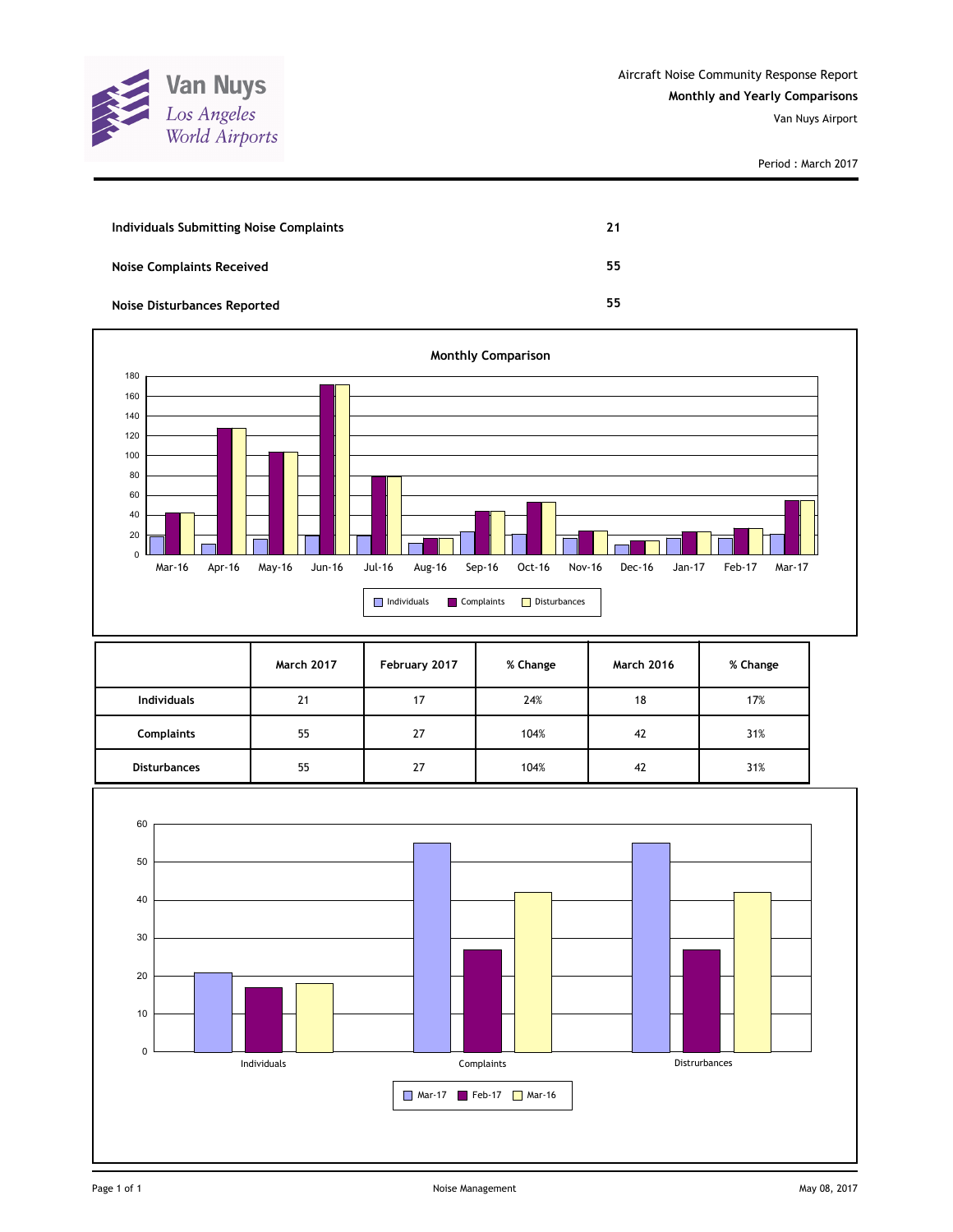

|                     | Day<br>$(7:00 \text{ am} - 7:00 \text{ pm})$ | Evening<br>$(7:00 \text{ pm} - 10:00 \text{ pm})$ | Night<br>(10:00 pm - 7:00 am) |
|---------------------|----------------------------------------------|---------------------------------------------------|-------------------------------|
| <b>Complaints</b>   | 38                                           | 9                                                 | 8                             |
| <b>Disturbances</b> | 28                                           | 8                                                 | 19                            |



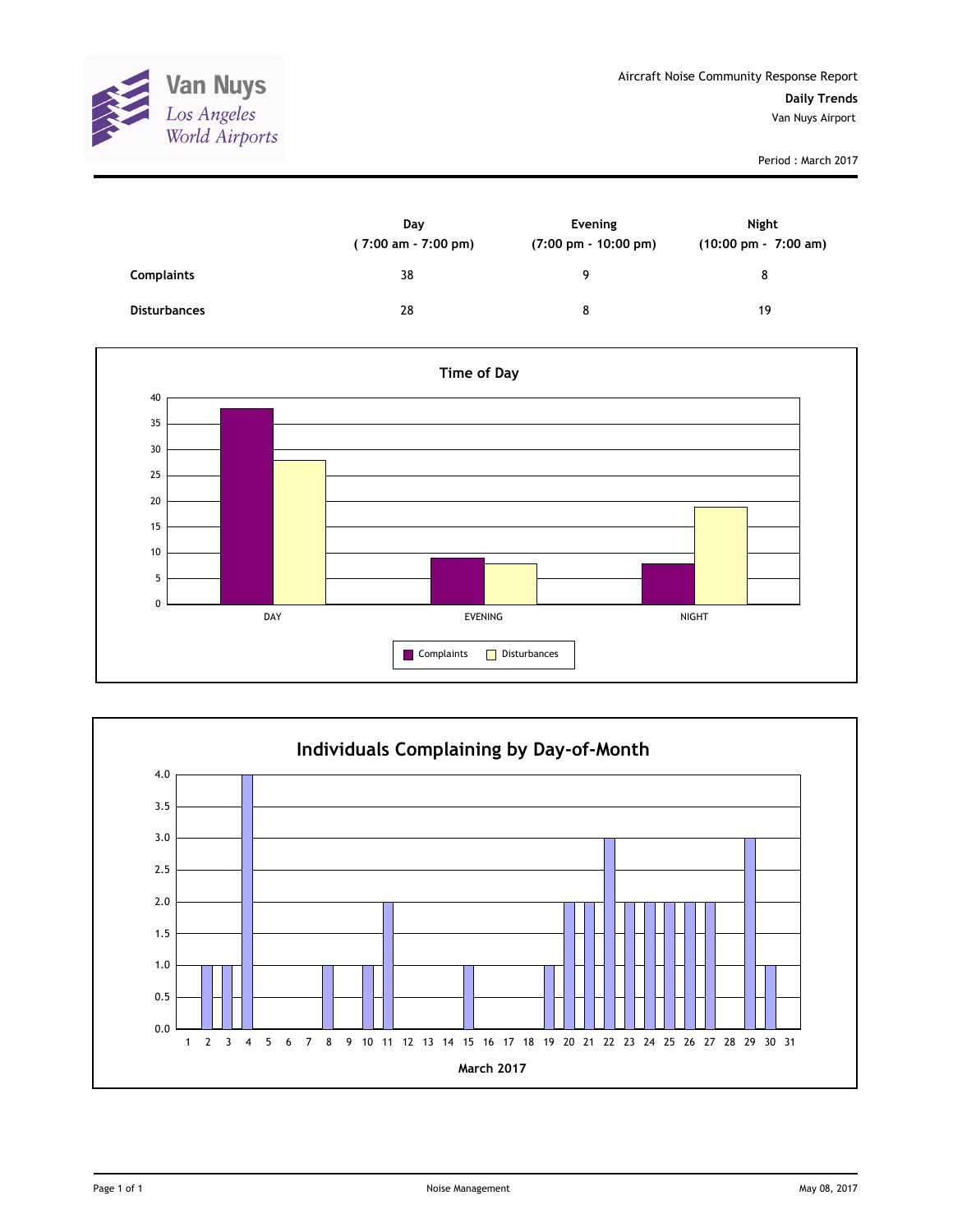**Van Nuys**<br>Los Angeles<br>World Airports AND 1

Aircraft Noise Community Response Report **Complaint Distribution by City and Complainant** Van Nuys Airport

Period : March 2017

| City               | <b>Individuals</b> | <b>Complaints</b> | Percentage of Complaints**                  |              |
|--------------------|--------------------|-------------------|---------------------------------------------|--------------|
| <b>Bell Canyon</b> |                    | 1                 | $2\%$                                       |              |
| Encino             | 3                  | 5                 | $9\%$                                       |              |
| Lake Balboa        | 2                  | 7                 | $13\%$                                      |              |
| Los Angeles        | 1                  |                   | $2\%$                                       |              |
| North Hills        | 5                  | 25                | 45%                                         |              |
| Northridge         |                    | 1                 | $2\%$                                       |              |
| Pacoima            |                    | 1                 | $2\%$                                       |              |
| Reseda             |                    |                   | $2\%$                                       |              |
| Sherman Oaks       | 2                  | 2                 | $4\%$                                       |              |
| Valencia           |                    | 1                 | $2\%$                                       |              |
| Van Nuys           | 3                  | $10\,$            | 18%                                         |              |
| <b>TOTAL</b>       | 21                 | 55                | 50<br>0<br>20<br>30<br>40<br>60<br>70<br>10 | 100<br>80 90 |

| <b>Individuals</b>                      | <b>Complaints</b> | Percentage of Complaints**                                     |  |  |  |
|-----------------------------------------|-------------------|----------------------------------------------------------------|--|--|--|
| *One Individual (North Hills)           | 20                | 36%                                                            |  |  |  |
| *One Individual (Van Nuys)              | 8                 | 15%                                                            |  |  |  |
| Individuals Reporting 2 To 5 Complaints | 12                | 22%                                                            |  |  |  |
| Individuals Reporting One Complaint     | 15                | 27%                                                            |  |  |  |
| <b>Individuals: 21</b><br><b>TOTAL</b>  | 55                | 40<br>50<br>0<br>20<br>30<br>60<br>70<br>90<br>10<br>80<br>100 |  |  |  |

\* One individual reporting 6 or more complaints shown by city.

\*\* All percentages are rounded to the nearest whole number.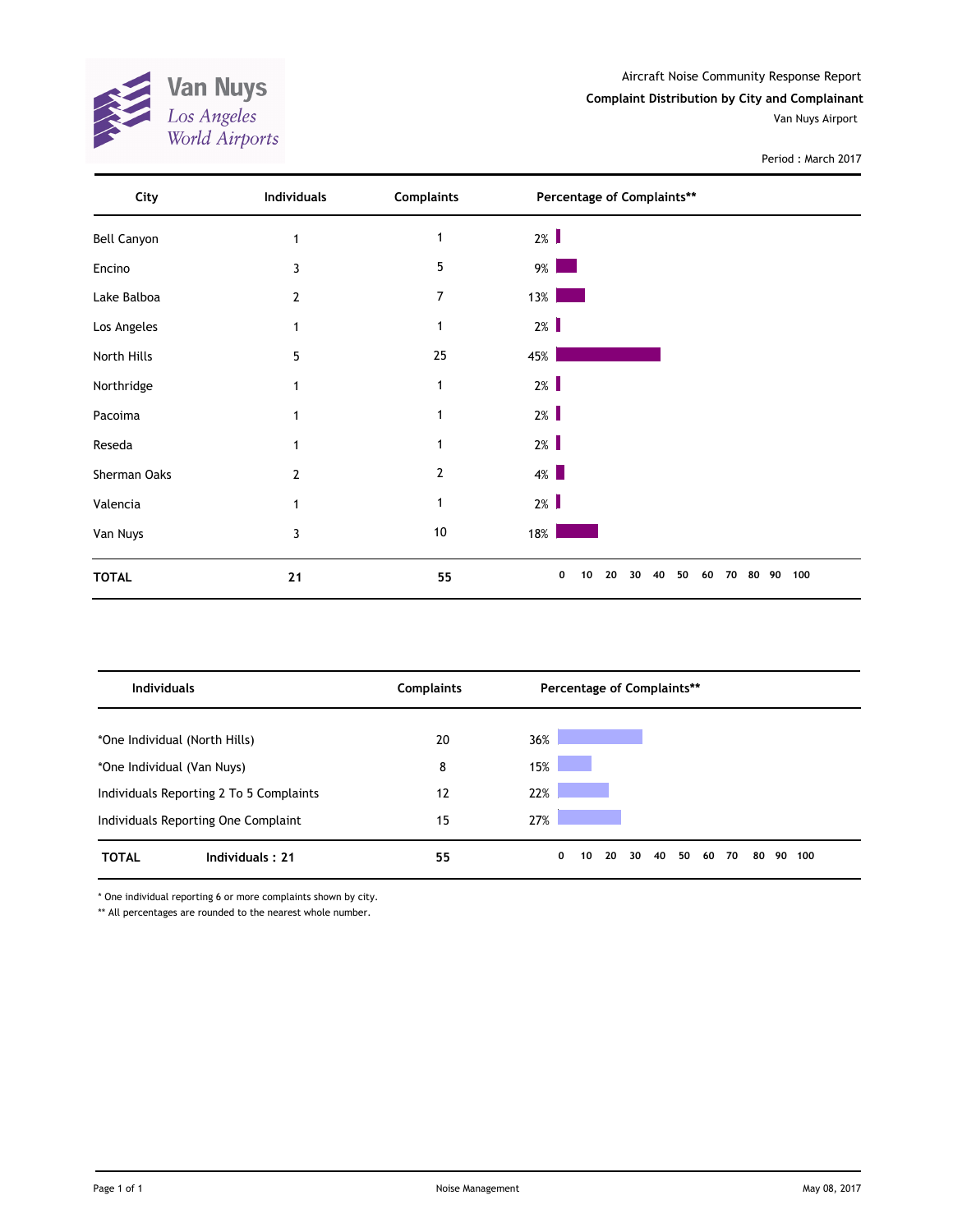

| Type of Disturbance*     | <b>Number of Complaints</b> |  |  |
|--------------------------|-----------------------------|--|--|
| Circling                 | 1                           |  |  |
| Flying over home         | 11                          |  |  |
| Frequency of flights     | 5                           |  |  |
| Late night/early morning | 12                          |  |  |
| Low flying               | $\overline{2}$              |  |  |
| Unspecified              | 1                           |  |  |
| Unusually loud           | 19                          |  |  |
| Vibration/rumbling       | 4                           |  |  |
| TOTAL                    | 55                          |  |  |



Note: \* As reported by complainant.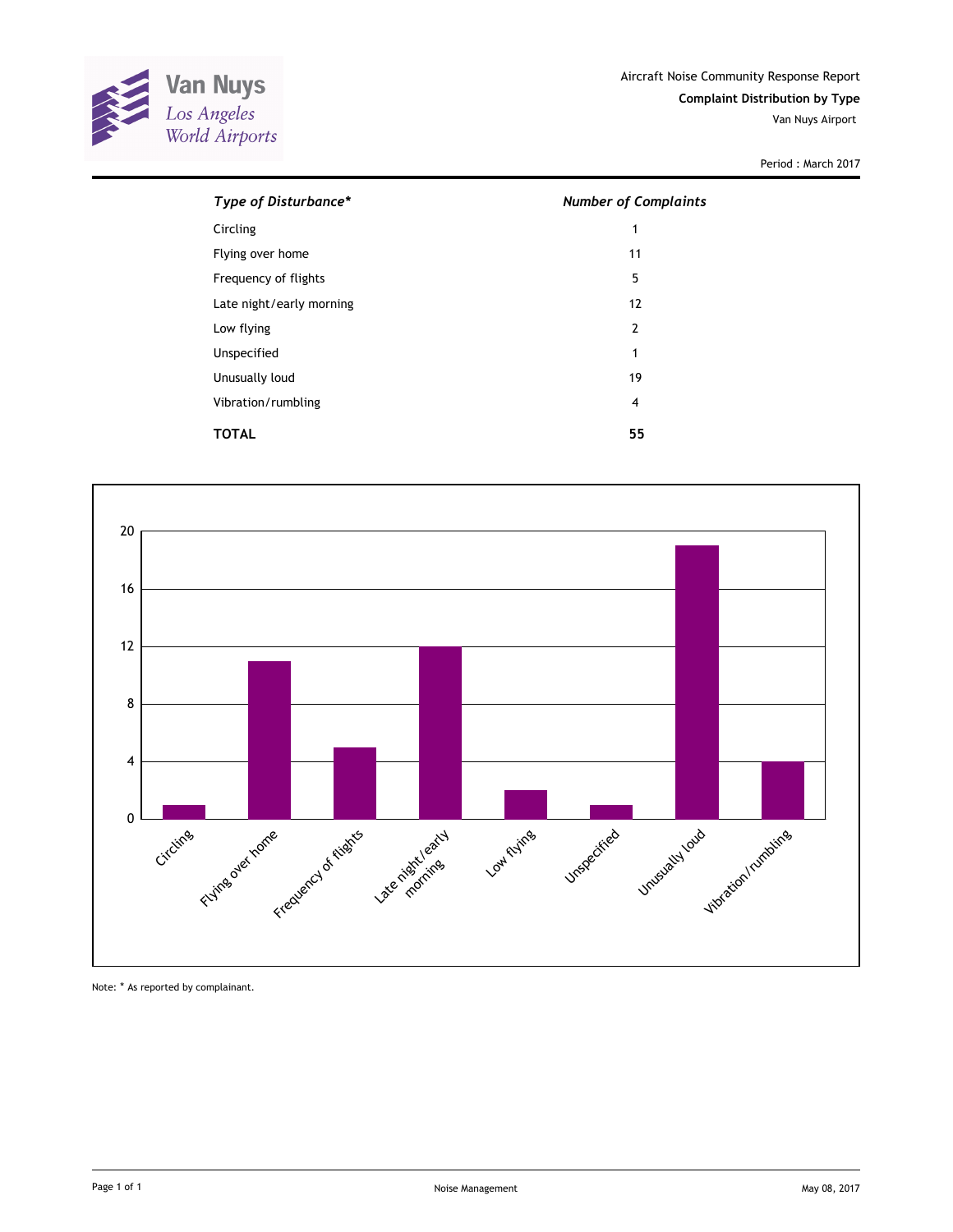

|           | Contact   |           | Disturbance |              |                  |                                                                                              |
|-----------|-----------|-----------|-------------|--------------|------------------|----------------------------------------------------------------------------------------------|
| Date      | Time      | Date      | Time        | City         | Disturbance**    | <b>Findings</b>                                                                              |
| 3/02/2017 | 5:43 pm   | 3/02/2017 | $4:00$ pm   | Sherman Oaks | Flying over home | Your residence is located between Van Nuys Airport (VNY) and Hollywood-Burbank Airport       |
|           |           |           |             |              |                  | (BUR) and is subject to many over flights from aircraft departing the two airports. Under    |
|           |           |           |             |              |                  | normal conditions, aircraft depart to the south from both airports and it is not uncommon    |
|           |           |           |             |              |                  | for them to turn over your neighborhood as they transition to the many airports in the       |
|           |           |           |             |              |                  | Los Angeles Basin and beyond. Ironically, the jet aircraft you reported on Thursday,         |
|           |           |           |             |              |                  | March 2, 2017 at 16:00 was in fact a Southwest Airlines Boeing B737 that departed from       |
|           |           |           |             |              |                  | Hollywood-Burbank Airport (BUR) and was not associated with Van Nuys Airport (VNY)           |
|           |           |           |             |              |                  | operations. Lastly, please note that airports do not control aircraft in flight. The FAA has |
|           |           |           |             |              |                  | ultimate authority over aircraft flight patterns and regulates virtually all aviation        |
|           |           |           |             |              |                  | activity. This includes takeoffs, landings, altitudes and direction of flight with the major |
|           |           |           |             |              |                  | emphasis on safety. The FAA may be contacted by writing to FAA Western-Pacific Region,       |
|           |           |           |             |              |                  | P.O. Box 92007, Los Angeles, CA 90009 for further information regarding this matter.         |
| 3/03/2017 | $3:41$ pm | 3/03/2017 | $3:20$ pm   | Van Nuys     | Flying over home | The helicopter you reported on Friday, March 3, 2017 at 15:20 arrived to Van Nuys            |
|           |           |           |             |              |                  | Airport (VNY) via the Bull Creek Route, approximately 500 feet west of your residence,       |
|           |           |           |             |              |                  | and was under the control and direction of Federal Aviation Administration (FAA) Air         |
|           |           |           |             |              |                  | Traffic Controllers (ATC). The arrival was consistent with VNY helicopter arrival            |
|           |           |           |             |              |                  | procedures. Please refer to the VNY pilot guide for a map of the preferred ingress/egress    |
|           |           |           |             |              |                  | routes, including the Bull Creek Route, for helicopters at VNY. The pilot guide may be       |
|           |           |           |             |              |                  | found online at http://www.lawa.org/uploadedFiles/VNY/pdf/VNYPilotGuide.pdf. Please          |
|           |           |           |             |              |                  | also note that the FAA launched the "Los Angeles Helicopter Noise Initiative's Automated     |
|           |           |           |             |              |                  | Complaint System (ACS)" in early 2015 with the intent to of obtaining and analyzing          |
|           |           |           |             |              |                  | complaint data to help identify patterns and trends in helicopter operations, improve the    |
|           |           |           |             |              |                  | understanding of community reaction to helicopter noise, and inform future efforts to        |
|           |           |           |             |              |                  | develop and implement noise abatement measures. For more information and to submit a         |
|           |           |           |             |              |                  | complaint to the ACS, please go to www.heli-noise-la.com. Lastly, please note that           |
|           |           |           |             |              |                  | airports do not control aircraft in flight. The FAA has ultimate authority over aircraft     |
|           |           |           |             |              |                  | flight patterns and regulates virtually all aviation activity. This includes takeoffs,       |
|           |           |           |             |              |                  | landings, altitudes and direction of flight with the major emphasis on safety. The FAA may   |
|           |           |           |             |              |                  | be contacted by writing to FAA Western-Pacific Region, P.O. Box 92007, Los Angeles, CA       |

Note : Investigation currently limited to one report of disturbance per complaint, and a maximum of five complaints per individual per month.

\* Complaints exceeding monthly limit and/or anonymous complaints are not investigated and are not shown.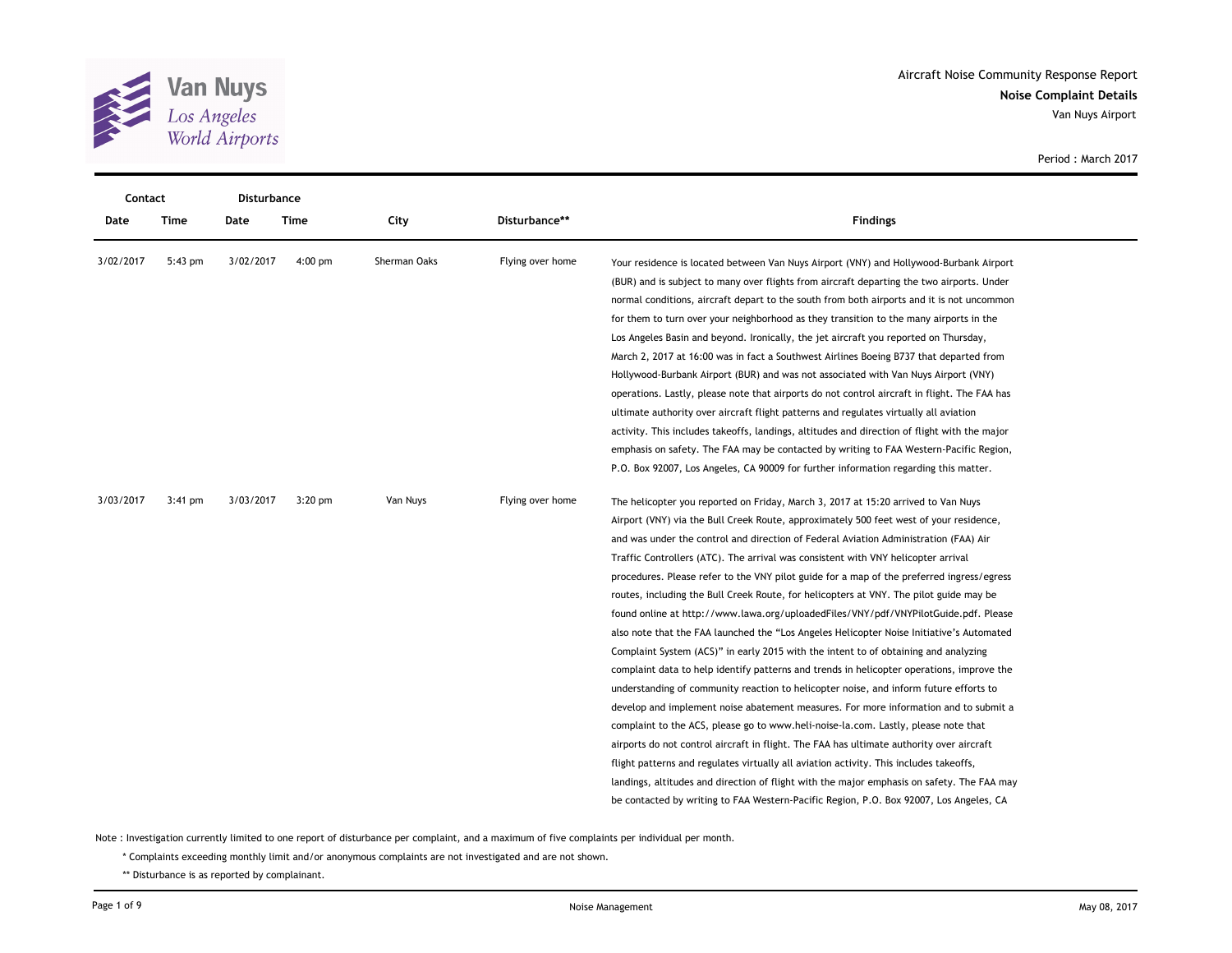|           | Contact   |           | Disturbance        |                    |                  |                                                                                                                                                                                                                                                                                                                                                                                                                                                                                                                                                                                                                                                                                                                                                                                                                                                                                                                                                                                                                                                                                                                                                                                                                                                                                                                                                                                                                                                                                                                                    |
|-----------|-----------|-----------|--------------------|--------------------|------------------|------------------------------------------------------------------------------------------------------------------------------------------------------------------------------------------------------------------------------------------------------------------------------------------------------------------------------------------------------------------------------------------------------------------------------------------------------------------------------------------------------------------------------------------------------------------------------------------------------------------------------------------------------------------------------------------------------------------------------------------------------------------------------------------------------------------------------------------------------------------------------------------------------------------------------------------------------------------------------------------------------------------------------------------------------------------------------------------------------------------------------------------------------------------------------------------------------------------------------------------------------------------------------------------------------------------------------------------------------------------------------------------------------------------------------------------------------------------------------------------------------------------------------------|
| Date      | Time      | Date      | Time               | City               | Disturbance      | <b>Findings</b>                                                                                                                                                                                                                                                                                                                                                                                                                                                                                                                                                                                                                                                                                                                                                                                                                                                                                                                                                                                                                                                                                                                                                                                                                                                                                                                                                                                                                                                                                                                    |
|           |           |           |                    |                    |                  | 90009 for further information regarding this matter.                                                                                                                                                                                                                                                                                                                                                                                                                                                                                                                                                                                                                                                                                                                                                                                                                                                                                                                                                                                                                                                                                                                                                                                                                                                                                                                                                                                                                                                                               |
| 3/04/2017 | 10:45 am  | 3/04/2017 | 10:30 am           | <b>Bell Canyon</b> | Flying over home | The jet airplane you reported on Saturday, March 4, 2017 at 10:30 was a Southwest Airline<br>Boeing 737-700 arrival to Hollywood-Burbank Airport (BUR) and not associated with VNY<br>operations. Please contact the Hollywood Burbank Airport Hotline at (800) 441 0409 for<br>further information regarding this flight. Airports do not have jurisdiction on aircraft in<br>flight. The FAA has ultimate authority over aircraft flight patterns and regulates virtually<br>all aviation activities. This includes altitudes and direction of flight with the major<br>emphasis on safety.                                                                                                                                                                                                                                                                                                                                                                                                                                                                                                                                                                                                                                                                                                                                                                                                                                                                                                                                      |
| 3/04/2017 | $3:07$ pm | 3/04/2017 | $4:00$ am          | Northridge         | Low flying       | No regular recurring operations could be identified during the 4AM time frame noted in<br>your voicemail but in general, many aircraft fly over or near your residence that<br>transition to and from the many airports in the Los Angeles basin, including Van Nuys<br>Airport (VNY) and the nearby Hollywood-Burbank Airport (BUR). There are many aircraft<br>operations, both fixed-wing and helicopters, that are operated by various law<br>enforcement agencies, Medevac, media, corporate entities and private citizens and<br>scheduled airlines (VNY does not have scheduled airline service). You may also use the<br>VNY internet flight track system to self-investigate disruptive flight activity by clicking<br>on the "Internet Fight Tracks" link at http://www.lawa.org/VNYNoise/. Aircraft fly<br>under the control and direction of the Federal Aviation Administration (FAA) Air Traffic<br>Controllers (ATC). Some aircraft fly under Visual Flight Rules (VFR) and must adhere to FAA<br>rules and regulations that govern such activities. Lastly, please note that airports do not<br>control aircraft in flight. The FAA has ultimate authority over aircraft flight patterns and<br>regulates virtually all aviation activity. This includes takeoffs, landings, altitudes and<br>direction of flight with the major emphasis on safety. The FAA may be contacted by<br>writing to FAA Western-Pacific Region, P.O. Box 92007, Los Angeles, CA 90009 for further<br>information regarding this matter. |
| 3/04/2017 | $6:01$ pm |           | 3/04/2017 12:00 am | North Hills        | Flying over home | Your residence is located under or near the standard arrival route to Van Nuys Airport<br>(VNY) during "normal" Southerly Operations and is subject to numerous arrival aircraft<br>on final approach for landing. The aircraft you reported on Saturday, March 4, 2017 at<br>12:00 midnight was a Challenger CL60 that arrived at VNY under the control and<br>direction of Federal Aviation Administration (FAA) SoCal Air Traffic Controllers (ATC). This<br>arrival was consistent with normal VNY arrival procedures. In addition, the volume of jet<br>operations at VNY has been increasing slightly with the improving economy since<br>reaching a low in 2009, so compared to the past few years there may be more frequent                                                                                                                                                                                                                                                                                                                                                                                                                                                                                                                                                                                                                                                                                                                                                                                               |

\* Complaints exceeding monthly limit and/or anonymous complaints are not investigated and are not shown.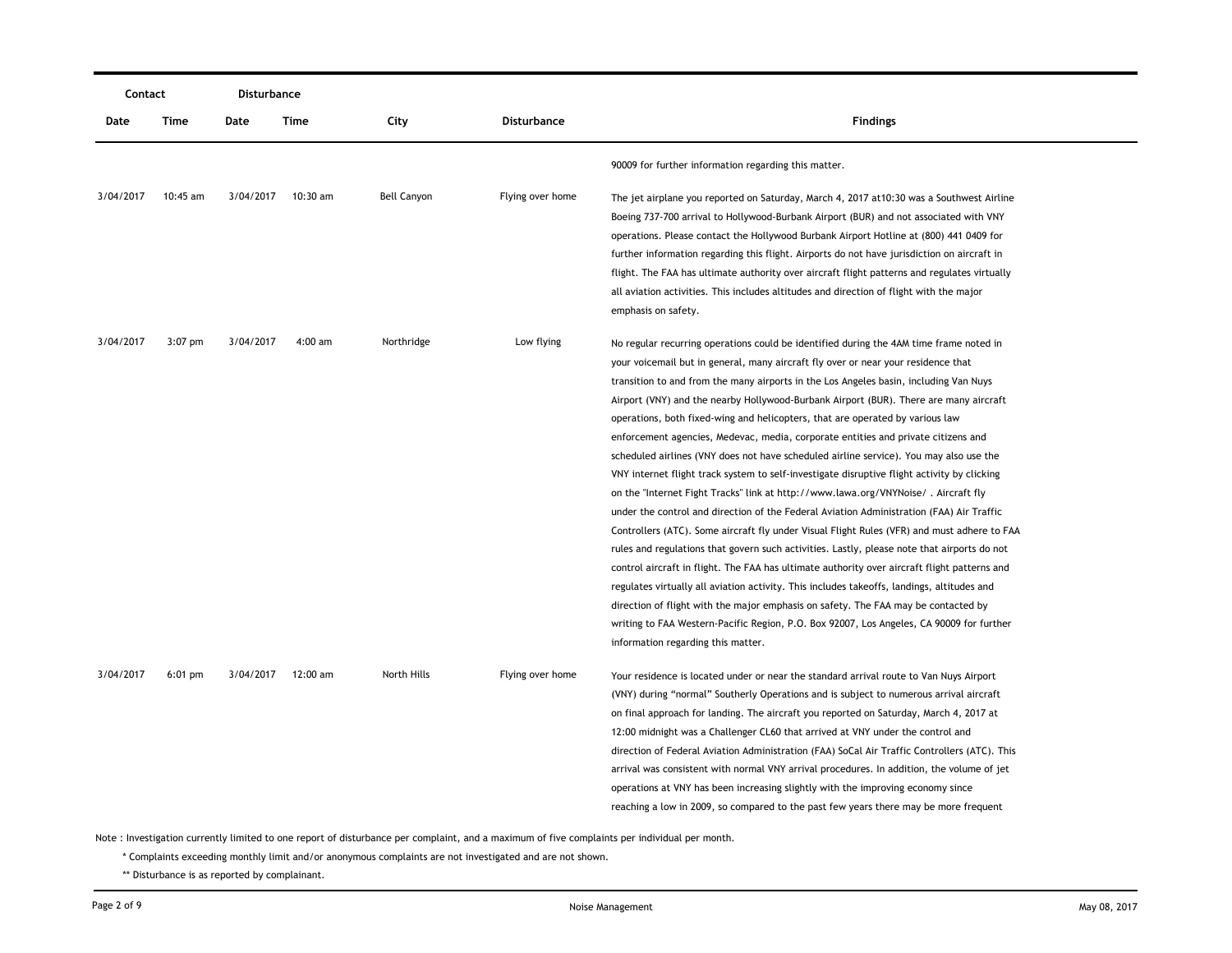| Contact   |            | Disturbance |           |        |                          |                                                                                                                                                                                                                                                                                                                                                                                                                                                                                                                                                                                                                                                                                                                                                                                                                                                                                                                                                                                                                                                                                                                                                                                                                                                                                                                                                                                                                                                                                             |
|-----------|------------|-------------|-----------|--------|--------------------------|---------------------------------------------------------------------------------------------------------------------------------------------------------------------------------------------------------------------------------------------------------------------------------------------------------------------------------------------------------------------------------------------------------------------------------------------------------------------------------------------------------------------------------------------------------------------------------------------------------------------------------------------------------------------------------------------------------------------------------------------------------------------------------------------------------------------------------------------------------------------------------------------------------------------------------------------------------------------------------------------------------------------------------------------------------------------------------------------------------------------------------------------------------------------------------------------------------------------------------------------------------------------------------------------------------------------------------------------------------------------------------------------------------------------------------------------------------------------------------------------|
| Date      | Time       | Date        | Time      | City   | Disturbance              | <b>Findings</b>                                                                                                                                                                                                                                                                                                                                                                                                                                                                                                                                                                                                                                                                                                                                                                                                                                                                                                                                                                                                                                                                                                                                                                                                                                                                                                                                                                                                                                                                             |
|           |            |             |           |        |                          | jet operations over your community. Lastly, please note that airports do not control<br>aircraft in flight. The FAA has ultimate authority over aircraft flight patterns and<br>regulates virtually all aviation activity. This includes takeoffs, landings, altitudes and<br>direction of flight with the major emphasis on safety. The FAA may be contacted by<br>writing to FAA Western-Pacific Region, P.O. Box 92007, Los Angeles, CA 90009 for further<br>information regarding this matter.                                                                                                                                                                                                                                                                                                                                                                                                                                                                                                                                                                                                                                                                                                                                                                                                                                                                                                                                                                                          |
| 3/08/2017 | $10:08$ pm | 3/08/2017   | 10:00 pm  | Encino | Flying over home         | The aircraft you reported on Wednesday, March 8, 2017 at 22:00 was a Gulfstream G-IV<br>(GLF4) that arrived to Van Nuys Airport (VNY) under the control and direction of Federal<br>Aviation Administration (FAA) SoCal Air Traffic Controllers (ATC). The arrival was<br>consistent with normal VNY Northerly Operations. Correspondingly, your residence is in<br>close proximity to VNY and is subject to numerous arrivals under Northerly Operations<br>whereby aircraft are directed by the FAA to land and depart into the wind from the north<br>to maximize aircraft safety and performance requirements. Please note that airports do<br>not control aircraft in flight. The FAA has ultimate authority over aircraft flight patterns<br>and regulates virtually all aviation activity. This includes takeoffs, landings, altitudes and<br>direction of flight with the major emphasis on safety. The FAA may be contacted by<br>writing to FAA Western-Pacific Region, P.O. Box 92007, Los Angeles, CA 90009 for further<br>information regarding this matter.                                                                                                                                                                                                                                                                                                                                                                                                                   |
| 3/15/2017 | $2:25$ pm  | 3/15/2017   | $2:25$ pm | Encino | Late night/early morning | The general complaint or concern that you referred to on Wednesday, March 15, 2017 at<br>14:25 may be related to the increase in aircraft traffic in the greater Los Angeles basin.<br>The location of your residence and surrounding community is subject to numerous<br>aircraft transiting to and from the many Southern California airports, including VNY. It is<br>not uncommon for aircraft departing VNY to overfly your community for destinations to<br>the south, the north or the east. In addition, the volume of aircraft operations, including<br>jet operations at VNY has been increasing slightly with the improving economy since<br>reaching a low in 2009, so compared to the past few years there may be more frequent<br>departures over your community. Please note, airports do not have jurisdictions over<br>aircraft in flight, how frequently or where the Federal Aviation Administration (FAA) SoCal<br>Air Traffic Controllers (ATC) may sequence aircraft. The FAA has ultimate authority over<br>aircraft flight patterns and regulates virtually all aviation activity. Additionally, please<br>refer to the VNY Noise Management "quick facts" for a brief list of enforcement and<br>regulatory actions VNY "can" and "cannot do," related to FAA regulations and local City<br>Ordinances. The quick facts may be found online under the "Noise Management - Quick<br>Facts" link at www.lawa.org/VNYNoise/. Please contact the FAA by writing to FAA |

\* Complaints exceeding monthly limit and/or anonymous complaints are not investigated and are not shown.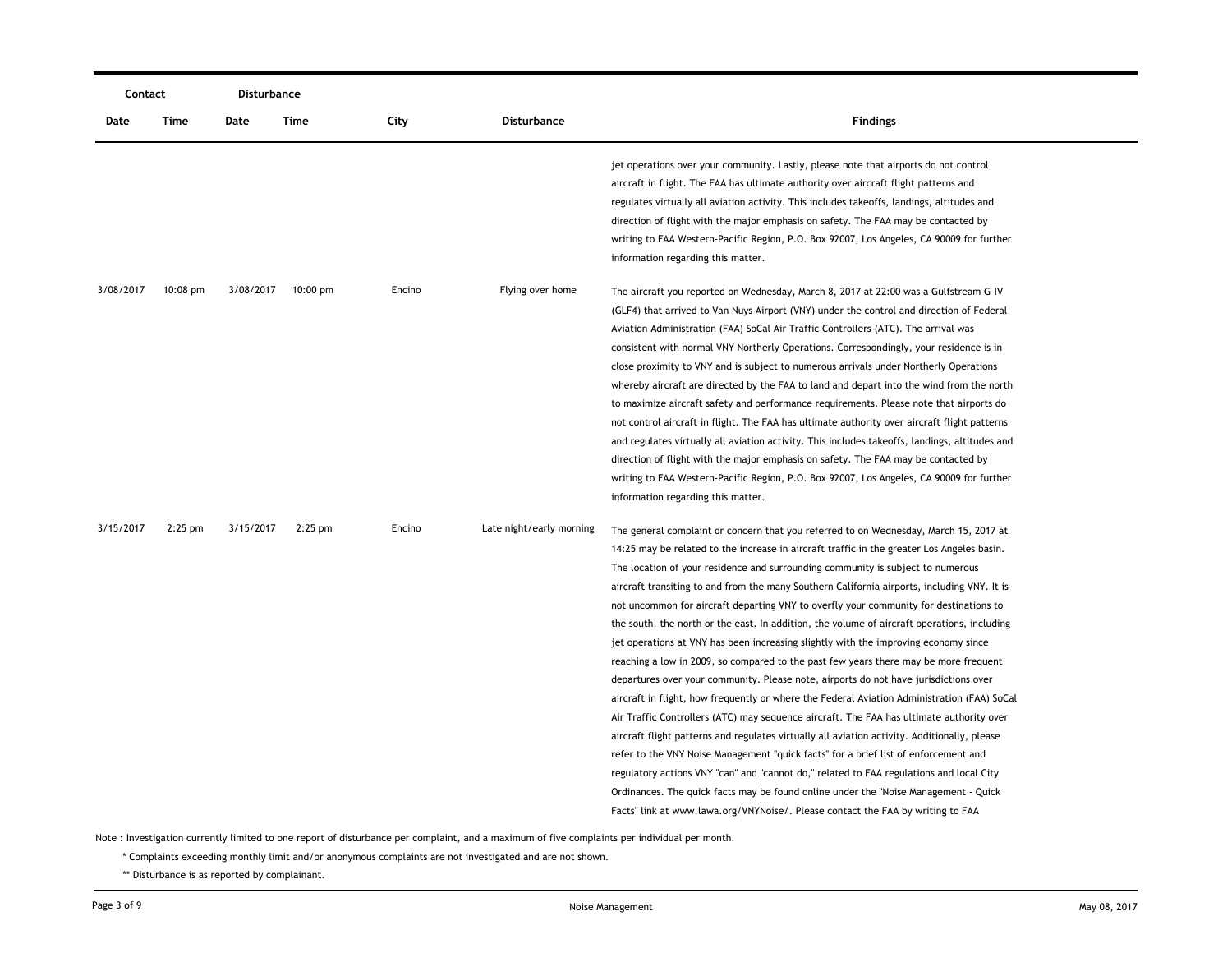|           | Contact   |           | Disturbance |             |                          |                                                                                                                                                                                                                                                                                                                                                                                                                                                                                                                                                                                                                                                                                                                                                                                                                                                                                                                                                                                                                                                                                                                                                                                                                                                                                                                                                                                                                                                                                          |
|-----------|-----------|-----------|-------------|-------------|--------------------------|------------------------------------------------------------------------------------------------------------------------------------------------------------------------------------------------------------------------------------------------------------------------------------------------------------------------------------------------------------------------------------------------------------------------------------------------------------------------------------------------------------------------------------------------------------------------------------------------------------------------------------------------------------------------------------------------------------------------------------------------------------------------------------------------------------------------------------------------------------------------------------------------------------------------------------------------------------------------------------------------------------------------------------------------------------------------------------------------------------------------------------------------------------------------------------------------------------------------------------------------------------------------------------------------------------------------------------------------------------------------------------------------------------------------------------------------------------------------------------------|
| Date      | Time      | Date      | Time        | City        | <b>Disturbance</b>       | <b>Findings</b>                                                                                                                                                                                                                                                                                                                                                                                                                                                                                                                                                                                                                                                                                                                                                                                                                                                                                                                                                                                                                                                                                                                                                                                                                                                                                                                                                                                                                                                                          |
|           |           |           |             |             |                          | Western-Pacific Region, P.O. Box 92007, Los Angeles, CA 90009 for further information<br>regarding aviation matters.                                                                                                                                                                                                                                                                                                                                                                                                                                                                                                                                                                                                                                                                                                                                                                                                                                                                                                                                                                                                                                                                                                                                                                                                                                                                                                                                                                     |
| 3/20/2017 | $3:44$ pm | 3/20/2017 | $3:44$ pm   | North Hills | Flying over home         | Based on the address provided, we regret to inform you that your residence is located<br>outside the current State-defined 65 dB Community Noise Equivalent Level (CNEL) noise<br>contour, which identifies an area with a higher degree of aviation noise impact, wherein<br>untreated residential uses are deemed "incompatible." As of 2013, all sound insulation<br>work for these incompatible residences in the VNY noise impact area was completed.<br>Please contact the City of L.A.'s Residential Soundproofing program at (424) 646-7444 for<br>additional information regarding this matter. You may also visit<br>http://www.lawa.org/VNYNoise/ and click "Quarterly Noise Report" to view maps<br>depicting the most recent 65 dB CNEL contour. Additionally, your residence is located<br>near the standard arrival route for runways 16R and 16L and is subject to numerous<br>arrival aircraft on final approach for landing. Lastly, please note that airports do not<br>control aircraft in flight. The FAA has ultimate authority over aircraft flight patterns and<br>regulates virtually all aviation activity. This includes takeoffs, landings, altitudes and<br>direction of flight with the major emphasis on safety. The FAA may be contacted by<br>writing to FAA Western-Pacific Region, P.O. Box 92007, Los Angeles, CA 90009 for further<br>information.                                                                                                  |
| 3/21/2017 | 8:49 pm   | 3/19/2017 | $4:15$ am   | Van Nuys    | Late night/early morning | The aircraft noise you reported on Sunday, March 19, 2017 at 04:15 was associated with<br>a Learjet LJ60 arrival to VNY. The aircraft noise associated with the landing was caused<br>by reverse-thrust which is employed by the flight crew to slow the aircraft down safely.<br>Local weather and atmospheric conditions can have an effect on the aircraft noise that<br>reaches the adjacent communities. Under poor weather conditions, departure back-blast<br>and arrival reverse-thrust noise can sometimes travel further since the sounds<br>associated with aircraft operations are amplified. The same LJ60 departed VNY to the<br>north from runway 34L at 05:34. There were two Citation C560 Medevac Operations<br>(Lifeguard Life-Saving missions) that departed to the north from 34L at 04:34 and 04:46.<br>All of the above-mentioned operations were consistent with normal VNY arrival operations<br>and normal VNY northerly departure procedures. The arrival and departures were under<br>the control and direction of Federal Aviation Administration (FAA) SoCal Air Traffic<br>Controllers (ATC). Please note that airports do not have jurisdiction on aircraft in flight.<br>The Federal Aviation Administration has ultimate authority over aircraft flight patterns<br>and regulates virtually all aviation activities. This includes altitudes and direction of flight<br>with the major emphasis on safety. Additionally, please refer to the VNY Noise |

\* Complaints exceeding monthly limit and/or anonymous complaints are not investigated and are not shown.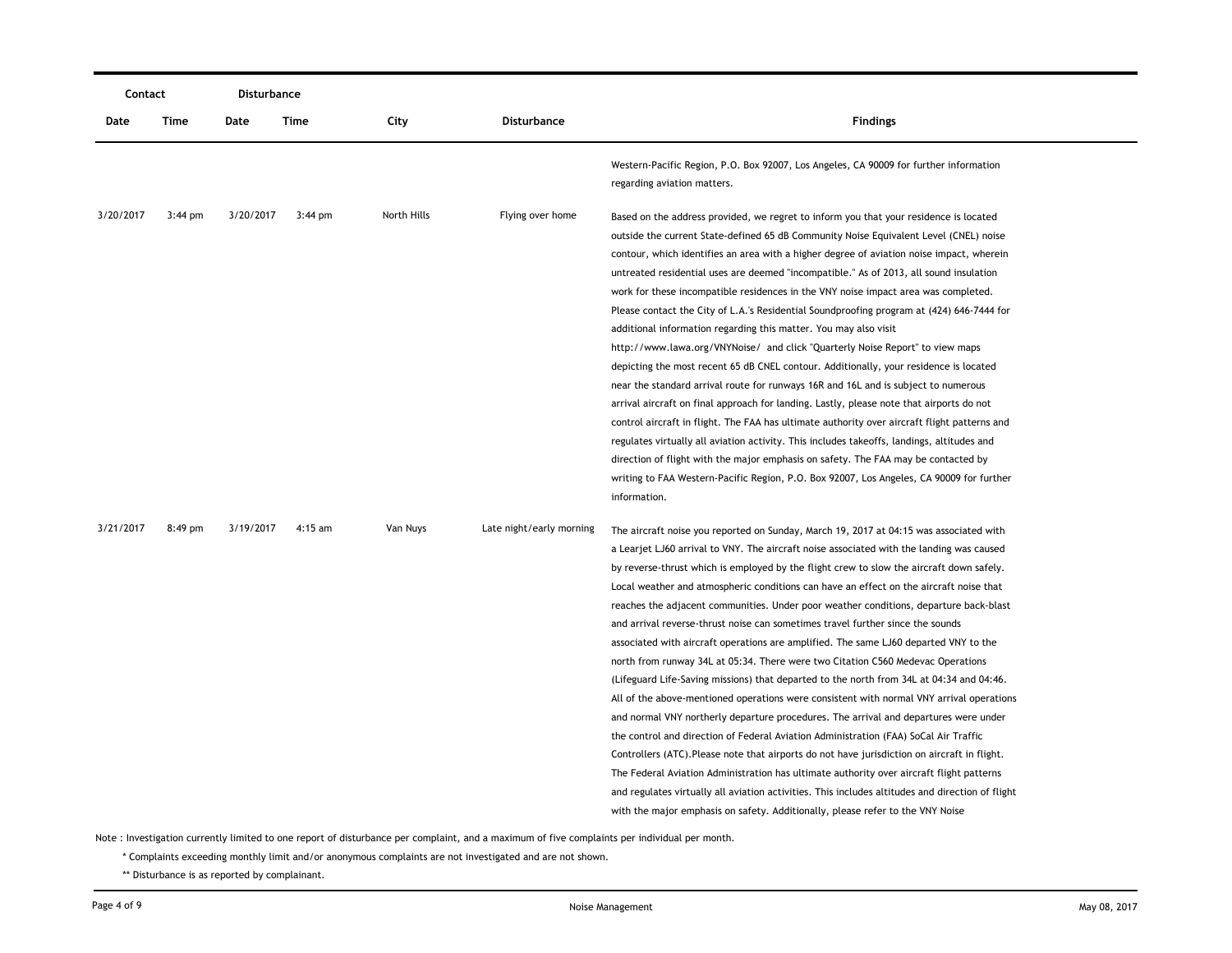| Contact   |            | Disturbance |           |             |                      |                                                                                                                                                                                                                                                                                                                                                                                                                                                                                                                                                                                                                                                                                                                                                                                                                                                                                                                                                                                                                                                                                                                                                                                                                                                                                  |
|-----------|------------|-------------|-----------|-------------|----------------------|----------------------------------------------------------------------------------------------------------------------------------------------------------------------------------------------------------------------------------------------------------------------------------------------------------------------------------------------------------------------------------------------------------------------------------------------------------------------------------------------------------------------------------------------------------------------------------------------------------------------------------------------------------------------------------------------------------------------------------------------------------------------------------------------------------------------------------------------------------------------------------------------------------------------------------------------------------------------------------------------------------------------------------------------------------------------------------------------------------------------------------------------------------------------------------------------------------------------------------------------------------------------------------|
| Date      | Time       | Date        | Time      | City        | <b>Disturbance</b>   | <b>Findings</b>                                                                                                                                                                                                                                                                                                                                                                                                                                                                                                                                                                                                                                                                                                                                                                                                                                                                                                                                                                                                                                                                                                                                                                                                                                                                  |
|           |            |             |           |             |                      | Management "quick facts" for a brief list of enforcement and regulatory actions VNY<br>"can" and "cannot do," related to FAA regulations and local City Ordinances. The quick<br>facts may be found online under the "Noise Management - Quick Facts" link at<br>www.lawa.org/VNYNoise/Please contact the FAA by writing to FAA Western-Pacific<br>Region, P.O. Box 92007, Los Angeles, CA 90009 for further information regarding aviation<br>matters.                                                                                                                                                                                                                                                                                                                                                                                                                                                                                                                                                                                                                                                                                                                                                                                                                          |
| 3/22/2017 | $9:43$ am  | 3/22/2017   | $9:43$ am | North Hills | Flying over home     | Your residence is located under or near the standard arrival route to Van Nuys Airport<br>(VNY) runways "16 Left" and "16 Right" and is subject to numerous arrival aircraft on final<br>approach for landing. Aircraft fly under the control and direction of the Federal Aviation<br>Administration (FAA) Air Traffic Controllers (ATC). Some aircraft fly under Visual Flight<br>Rules (VFR) and must adhere to FAA rules and regulations that govern such activities.<br>Additionally, please refer to the VNY Noise Management "quick facts" for a brief list of<br>enforcement and regulatory actions VNY "can" and "cannot do," related to FAA<br>regulations and local City Ordinances. The quick facts may be found online under the<br>"Noise Management - Quick Facts" link at www.lawa.org/VNYNoise/. Lastly, please note<br>that airports do not control aircraft in flight. The FAA has ultimate authority over<br>aircraft flight patterns and regulates virtually all aviation activity. This includes takeoffs,<br>landings, altitudes and direction of flight with the major emphasis on safety. The FAA may<br>be contacted by writing to FAA Western-Pacific Region, P.O. Box 92007, Los Angeles, CA<br>90009 for further information regarding this matter. |
| 3/22/2017 | $11:30$ am | 3/22/2017   | 10:25 am  | Pacoima     | Frequency of flights | The aircraft activity that you reported was operating at Whiteman Airport (WHP) and<br>was not associated with Van Nuys Airport (VNY) operations. Please contact WHP at (818)<br>896-5271 for further information regarding this operation. Please note that airports do<br>not have jurisdiction on aircraft in flight. The FAA has ultimate authority over aircraft<br>flight patterns and regulates virtually all aviation activities. This includes altitudes and<br>direction of flight with the major emphasis on safety.                                                                                                                                                                                                                                                                                                                                                                                                                                                                                                                                                                                                                                                                                                                                                  |
| 3/23/2017 | $9:58$ am  | 3/23/2017   | 5:26 am   | Los Angeles | Low flying           | The helicopter you reported on Thursday, March 23, 2017 at 05:26 departed from Van<br>Nuys Airport (VNY) under Visual Flight Rules (VFR). This departure was consistent with<br>VNY helicopter departure procedures. Helicopters, in general do not have altitude nor<br>route restrictions outside an airport's area. Please note that airports do not control nor<br>have jurisdiction on aircraft in flight. The Federal Aviation Administration (FAA) has<br>ultimate authority over aircraft flight patterns and regulates virtually all aviation<br>activity. This includes takeoffs, landings, altitudes and direction of flight with the major                                                                                                                                                                                                                                                                                                                                                                                                                                                                                                                                                                                                                           |

\* Complaints exceeding monthly limit and/or anonymous complaints are not investigated and are not shown.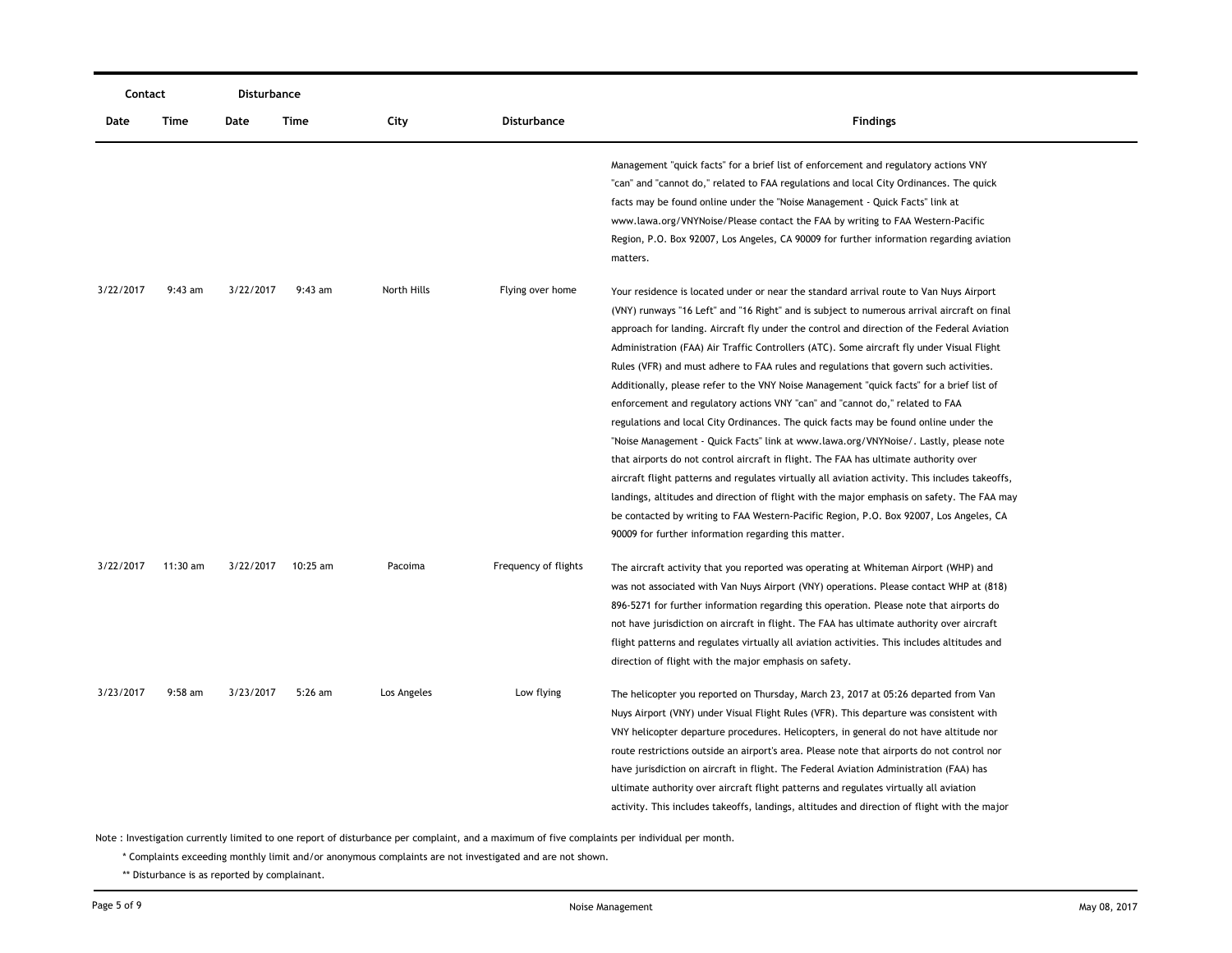|           | Contact    |           | Disturbance |             |                          |                                                                                                                                                                                                                                                                                                                                                                                                                                                                                                                                                                                                                                                                                   |
|-----------|------------|-----------|-------------|-------------|--------------------------|-----------------------------------------------------------------------------------------------------------------------------------------------------------------------------------------------------------------------------------------------------------------------------------------------------------------------------------------------------------------------------------------------------------------------------------------------------------------------------------------------------------------------------------------------------------------------------------------------------------------------------------------------------------------------------------|
| Date      | Time       | Date      | Time        | City        | <b>Disturbance</b>       | <b>Findings</b>                                                                                                                                                                                                                                                                                                                                                                                                                                                                                                                                                                                                                                                                   |
|           |            |           |             |             |                          | emphasis on safety. Please call the FAA Flight Safety District Office (FSDO) at (310)<br>725-6600 to express your concerns. Lastly, please note that the FAA launched the "Los"<br>Angeles Helicopter Noise Initiative's Automated Complaint System (ACS)" in early 2015<br>with the intent to of obtaining and analyzing a year's worth data to help identify<br>patterns and trends in helicopter operations, improve the understanding of community<br>reaction to helicopter noise, and inform future efforts to develop and implement noise<br>abatement measures. For more information and to submit a complaint to the ACS, please<br>go to www.heli-noise-la.com.         |
| 3/23/2017 | $8:31$ pm  | 3/23/2017 | $8:30$ pm   | North Hills | Unusually loud           | The aircraft you reported on Thursday, March 23, 2017 at 20:30 was a Gulfstream G650<br>that arrived at VNY under the control and direction of Federal Aviation Administration<br>(FAA) Air Traffic Controllers (ATC). This arrival was consistent with normal VNY arrival<br>procedures. This Gulfstream is corporately owned and operated under General Aviation<br>(GA) rules. Please contact the FAA at FAA Western-Pacific Region, P.O. Box 92007, Los<br>Angeles, CA 90009 for more information and clarification regarding GA operations.                                                                                                                                  |
| 3/24/2017 | 10:35 am   | 3/24/2017 | 10:35 am    | North Hills | Unusually loud           | The aircraft you reported on Friday, March 24, 2017 at 10:35 was a Gulfstream G650 that<br>arrived at VNY under the control and direction of Federal Aviation Administration (FAA)<br>Air Traffic Controllers (ATC). This arrival was consistent with normal VNY arrival<br>procedures. This Gulfstream is corporately owned and operated under General Aviation<br>(GA) rules.                                                                                                                                                                                                                                                                                                   |
| 3/25/2017 | $1:05$ am  | 3/25/2017 | $1:04$ am   | North Hills | Late night/early morning | The aircraft noise you reported on Saturday, March 25, 2017 at 01:04 was associated<br>with a modified Stage 3 Gulfstream G-III arrival under control and direction of FAA SoCal<br>ATC to VNY. The aircraft noise associated with the landing was caused by reverse-thrust,<br>which is employed by the flight crew to slow the aircraft down safely. Local weather and<br>atmospheric conditions can have an effect on the aircraft noise that reaches the<br>adjacent communities. Under poor weather conditions, departure back-blast and arrival<br>reverse-thrust noise can sometimes travel further since the sounds associated with<br>aircraft operations are amplified. |
| 3/25/2017 | $11:17$ am | 3/18/2017 | $11:32$ am  | Lake Balboa | Unusually loud           | The aircraft noise on Saturday, March 18, 2017 at 11:32 was associated with a FAA<br>certified Stage 3 Learjet LJ25 departure from VNY. The departure from VNY runway 16R<br>was under the control and direction of Federal Aviation Administration (FAA) SoCal Air<br>Traffic Controllers (ATC). The departure was consistent with normal VNY departure<br>operations. Additionally, the aircraft-specific Single Event Noise Exposure Level (SENEL)                                                                                                                                                                                                                             |

\* Complaints exceeding monthly limit and/or anonymous complaints are not investigated and are not shown.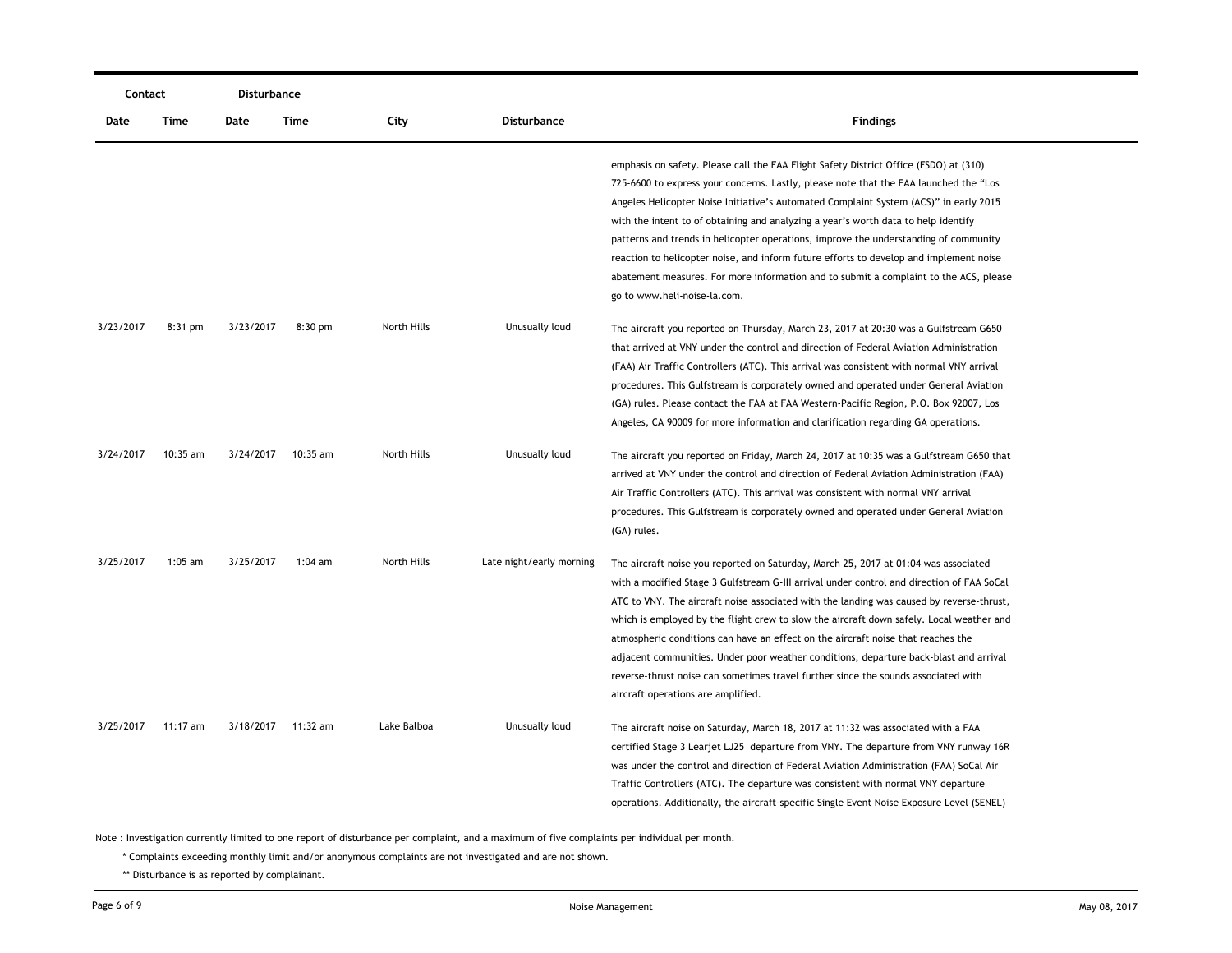| Contact   |           | Disturbance |            |             |                  |                                                                                                                                                                                         |
|-----------|-----------|-------------|------------|-------------|------------------|-----------------------------------------------------------------------------------------------------------------------------------------------------------------------------------------|
| Date      | Time      | Date        | Time       | City        | Disturbance      | <b>Findings</b>                                                                                                                                                                         |
|           |           |             |            |             |                  | established in the VNY Fly Friendly Quiet Jet Departure Program was not exceeded.                                                                                                       |
| 3/25/2017 | 11:19 am  | 3/12/2017   | $10:03$ am | Lake Balboa | Unusually loud   | The aircraft noise you reported on Sunday, March 12, 2017 at 10:03 was associated with                                                                                                  |
|           |           |             |            |             |                  | a Challenger CL60 departure from VNY. The departure from VNY runway 16R was under                                                                                                       |
|           |           |             |            |             |                  | the control and direction of Federal Aviation Administration (FAA) SoCal Air Traffic<br>Controllers (ATC). The departure was consistent with normal VNY departure operations.           |
|           |           |             |            |             |                  |                                                                                                                                                                                         |
|           |           |             |            |             |                  | Additionally, the aircraft-specific Single Event Noise Exposure Level (SENEL) established in<br>the VNY Fly Friendly Quiet Jet Departure Program was not exceeded. Please see page 8 of |
|           |           |             |            |             |                  | the VNY Noise Program brochure for more information on the program by clicking "Noise                                                                                                   |
|           |           |             |            |             |                  | Program" at www.lawa.org/VNYNoise/ In addition, the volume of jet operations at VNY                                                                                                     |
|           |           |             |            |             |                  | has been increasing slightly with the improving economy since reaching a low in 2009, so                                                                                                |
|           |           |             |            |             |                  | compared to the past few years there may be more frequent jet departures over your                                                                                                      |
|           |           |             |            |             |                  | community. Please note, airports do not have jurisdictions over aircraft in flight, how                                                                                                 |
|           |           |             |            |             |                  | frequently or where the Federal Aviation Administration (FAA) SoCal Air Traffic Controllers                                                                                             |
|           |           |             |            |             |                  | (ATC) may sequence aircraft. The FAA has ultimate authority over aircraft flight patterns                                                                                               |
|           |           |             |            |             |                  | and regulates virtually all aviation activity. This includes takeoffs, landings, altitudes and                                                                                          |
|           |           |             |            |             |                  | direction of flight with the major emphasis on safety.                                                                                                                                  |
|           |           |             |            |             |                  |                                                                                                                                                                                         |
| 3/27/2017 | 8:47 am   | 3/27/2017   | 8:35 am    | Encino      | Flying over home | The jet aircraft you reported on Monday, March 27, 2017 at 08:35 was a departure from                                                                                                   |
|           |           |             |            |             |                  | Van Nuys Airport (VNY) under the direction and control of the Federal Aviation                                                                                                          |
|           |           |             |            |             |                  | Administration (FAA) Air Traffic Controllers (ATC). The departure was consistent with                                                                                                   |
|           |           |             |            |             |                  | normal VNY departure operations and the aircraft was in full compliance with all City of                                                                                                |
|           |           |             |            |             |                  | Los Angeles and Federal regulations/laws. Please refer to the Noise Management "quick                                                                                                   |
|           |           |             |            |             |                  | facts" for a brief list of enforcement and regulatory actions VNY "can" and "cannot do"                                                                                                 |
|           |           |             |            |             |                  | related to FAA regulations and local City Ordinances. The quick facts may be found by                                                                                                   |
|           |           |             |            |             |                  | clicking the "Noise Management Quick Facts" link at www.lawa.org/VNYNoise/. Lastly,                                                                                                     |
|           |           |             |            |             |                  | airports do not control aircraft in flight. The FAA has ultimate authority over aircraft and                                                                                            |
|           |           |             |            |             |                  | regulates virtually all aviation activity. This includes takeoffs, landings, altitudes and                                                                                              |
|           |           |             |            |             |                  | direction of flight with the major emphasis on safety. The FAA may be contacted by                                                                                                      |
|           |           |             |            |             |                  | writing to FAA Western Pacific Region, P.O. Box 92007, Los Angeles, CA 90009 for further                                                                                                |
|           |           |             |            |             |                  | information.                                                                                                                                                                            |
| 3/29/2017 | $4:38$ pm | 3/17/2017   | 10:11 pm   | North Hills | Unusually loud   | Your residence is located under or near the standard arrival route to Van Nuys Airport                                                                                                  |
|           |           |             |            |             |                  | (VNY) and is subject to numerous arrival aircraft on final approach for landing.                                                                                                        |
|           |           |             |            |             |                  | Additionally, the volume of jet operations at VNY has been increasing slightly each year                                                                                                |
|           |           |             |            |             |                  | with the improving economy since reaching a low in 2009, so compared to the past few                                                                                                    |

\* Complaints exceeding monthly limit and/or anonymous complaints are not investigated and are not shown.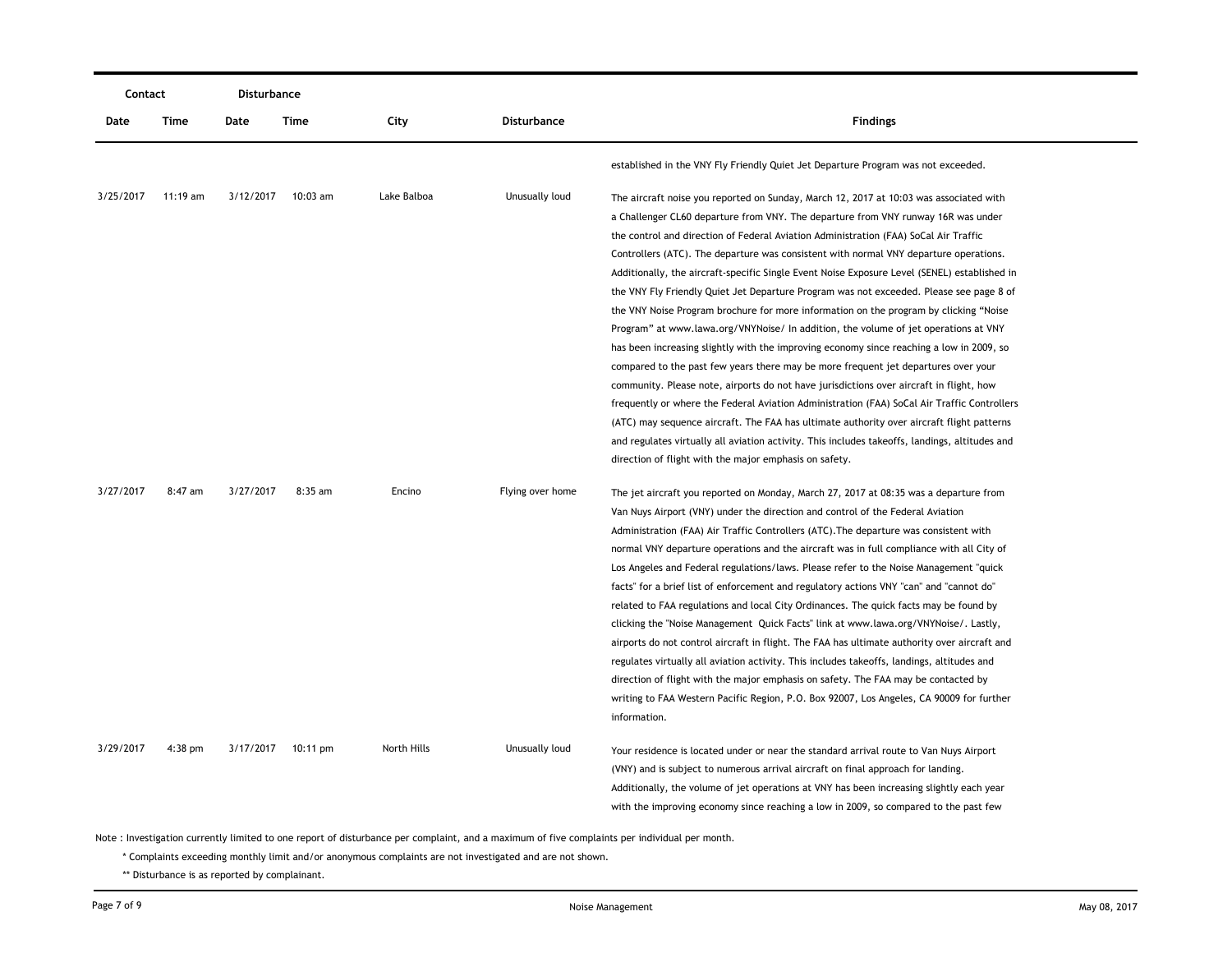| Contact   |            | Disturbance |           |        |                    |                                                                                                                                                                                                                                                                                                                                                                                                                                                                                                                                                                                                                                                                                                                                                                                                                                                                                                                                                                                                                                                                                                                                                                                                                                                                                                                                                                                                                                                                                                                                                                                                                                                                                                                                                                                         |
|-----------|------------|-------------|-----------|--------|--------------------|-----------------------------------------------------------------------------------------------------------------------------------------------------------------------------------------------------------------------------------------------------------------------------------------------------------------------------------------------------------------------------------------------------------------------------------------------------------------------------------------------------------------------------------------------------------------------------------------------------------------------------------------------------------------------------------------------------------------------------------------------------------------------------------------------------------------------------------------------------------------------------------------------------------------------------------------------------------------------------------------------------------------------------------------------------------------------------------------------------------------------------------------------------------------------------------------------------------------------------------------------------------------------------------------------------------------------------------------------------------------------------------------------------------------------------------------------------------------------------------------------------------------------------------------------------------------------------------------------------------------------------------------------------------------------------------------------------------------------------------------------------------------------------------------|
| Date      | Time       | Date        | Time      | City   | <b>Disturbance</b> | <b>Findings</b>                                                                                                                                                                                                                                                                                                                                                                                                                                                                                                                                                                                                                                                                                                                                                                                                                                                                                                                                                                                                                                                                                                                                                                                                                                                                                                                                                                                                                                                                                                                                                                                                                                                                                                                                                                         |
|           |            |             |           |        |                    | years there may be more frequent jet arrivals over your community. Lastly, please note<br>that airports do not control aircraft in flight. The FAA has ultimate authority over<br>aircraft flight patterns and regulates virtually all aviation activity. This includes takeoffs,<br>landings, altitudes and direction of flight with the major emphasis on safety. The FAA may<br>be contacted by writing to FAA Western-Pacific Region, P.O. Box 92007, Los Angeles, CA<br>90009 for further information.                                                                                                                                                                                                                                                                                                                                                                                                                                                                                                                                                                                                                                                                                                                                                                                                                                                                                                                                                                                                                                                                                                                                                                                                                                                                             |
| 3/29/2017 | $10:52$ pm | 3/29/2017   | 10:50 pm  | Encino | Flying over home   | The general complaint or concern that you referred to on Wednesday, March 29, 2017 at<br>22:50 may be related to the increase in aircraft traffic in the greater Los Angeles basin.<br>The location of your residence and surrounding community is subject to numerous<br>aircraft transiting to and from the many Southern California airports, including VNY. It is<br>not uncommon for aircraft departing VNY to overfly your community for destinations to<br>the south, the north or the west. In addition, the volume of aircraft operations, including<br>jet operations at VNY has been increasing slightly with the improving economy since<br>reaching a low in 2009, so compared to the past few years there may be more frequent<br>departures over your community. Additionally, the Gulfstream G-550 departure that<br>corresponded with the time of your complaint was in full compliance with all federal and<br>local city regulations, Lastly, airports do not have jurisdictions over aircraft in flight,<br>how frequently or where the Federal Aviation Administration (FAA) SoCal Air Traffic<br>Controllers (ATC) may sequence aircraft. The FAA has ultimate authority over aircraft<br>flight patterns and regulates virtually all aviation activity. Additionally, please refer to<br>the VNY Noise Management "quick facts" for a brief list of enforcement and regulatory<br>actions VNY "can" and "cannot do," related to FAA regulations and local City Ordinances.<br>The quick facts may be found online under the "Noise Management - Quick Facts" link at<br>www.lawa.org/VNYNoise/. Please contact the FAA by writing to FAA Western-Pacific<br>Region, P.O. Box 92007, Los Angeles, CA 90009 for further information regarding aviation<br>matters. |
| 3/30/2017 | $8:09$ am  | 3/30/2017   | $8:09$ am | Encino | Flying over home   | The jet aircraft you reported on Thursday, March 30, 2017 at 08:09 was a departure<br>from Van Nuys Airport (VNY) under the direction and control of the Federal Aviation<br>Administration (FAA) Air Traffic Controllers (ATC). The departure was consistent with<br>normal VNY departure operations and the aircraft was in full compliance with all City of<br>Los Angeles and Federal regulations/laws. Flight patterns and altitudes for aircraft are<br>standardized and determined by FAA procedures and electronic navigational aid<br>equipment. These air routes are established to ensure flights, from various directions,<br>receive adequate separation while approaching and departing Los Angeles area airports.                                                                                                                                                                                                                                                                                                                                                                                                                                                                                                                                                                                                                                                                                                                                                                                                                                                                                                                                                                                                                                                        |

\* Complaints exceeding monthly limit and/or anonymous complaints are not investigated and are not shown.